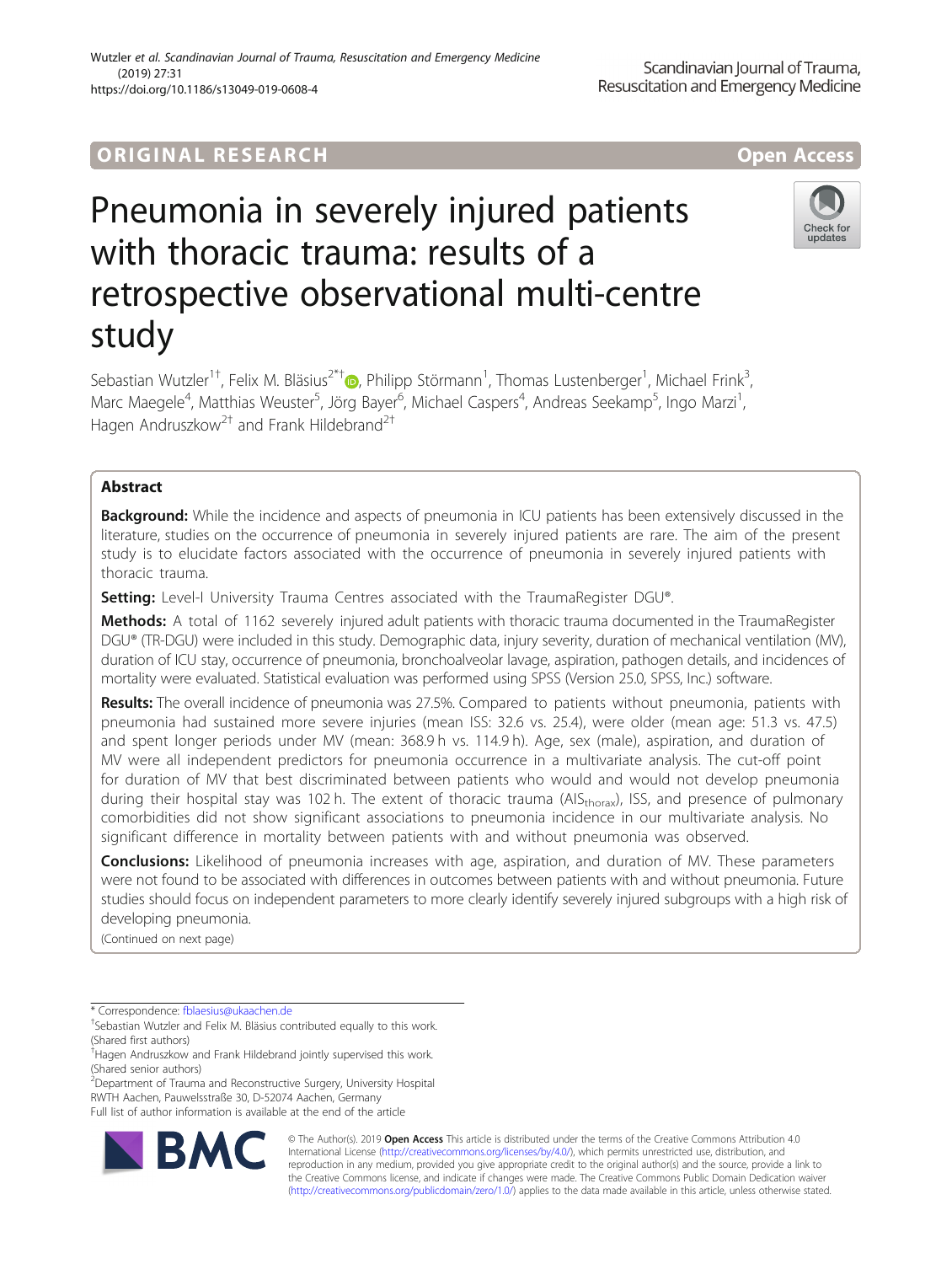(Continued from previous page)

Level of evidence: Level II - Retrospective medical record review.

**Keywords:** Pneumonia, Thoracic trauma, ISS, AIS, ICU

## Background

Of multiple trauma patients admitted to hospitals, 44.8% suffer from an associated thoracic injury. Thoracic trauma is the second most common injury in severely injured patients in Germany [\[1\]](#page-8-0). Extent of thoracic injury is subject to considerable individual variation and is characterized by impairment of lung function, pleural effusion, inadequate blood oxygenation, increased release of inflammatory cytokines, and increased inflammatory cell recruitment  $[2-4]$  $[2-4]$  $[2-4]$ . In addition to injury of the osseous thorax, thoracic organs may also be affected. Thoracic trauma has been associated with longer durations of mechanical ventilation (MV) and respiratory complications such as pneumonia or acute respiratory distress syndrome (ARDS). These complications correlate to mortality rates that can be as high as 24% [[5](#page-8-0)–[7](#page-8-0)]. The incidence of ventilator-associated pneumonia (VAP), a frequent nosocomial infection, was shown to be highest in trauma patients, and represented a predisposing factor for the development of trauma-associated ARDS and multiple organ failure (MOF) [\[8](#page-8-0)–[10](#page-8-0)]. The early identification of high-risk patients as well as influenceable factors that predispose patients toward developing pneumonia is of significant importance for post-traumatic pneumonia risk reduction. The heterogeneity of trauma patients (e.g. injury severity and distribution, age, pre-existing disease), however, poses a considerable challenge to the identification of discrete risk factors.

Comprehensive meta-analyses on the incidence, clinical course, and outcomes in specific subgroups of intensive care unit (ICU) patients with pneumonia are rare; most reports base their analyses on heterogeneous patient groups or include just a small number [[11](#page-8-0)–[13](#page-8-0)] of cases. Published data on pneumonia incidence in trauma patients offers statistics anywhere from 8% to more than 50% [[14](#page-8-0)–[23](#page-8-0)]. Few studies focus on severely injured patients with significant thoracic trauma, despite the fact that chest injuries have been intensively reviewed as predisposing factors for pulmonary infection [[24](#page-8-0)–[28](#page-8-0)]. Data on the incidence, independent risk factors, and outcomes of respiratory complications (e.g. pneumonia) in a large cohort of these patients is of urgent importance to define benchmarks by which clinical data can be compared, apply to collective quality management, and set reference data on the efficiency of new therapies such as prophylactic positive end-expiratory pressure (PEEP) ventilation, prone positioning, kinetic therapy, and the use of antibiotics.

In the present study, we collected epidemiological, clinical, and outcome data from a large group of severely injured ICU patients with thoracic trauma to determine the rate of respiratory complications therein in a retrospective, multi-centre approach. We focused on pneumonia rates, risk factors, and underlying pathogens in bronchoalveolar lavage fluid (BALF).

## Methods

This study was produced by the Trauma Committee of the German Interdisciplinary Association for Intensive and Emergency Medicine (Deutsche Interdisziplinäre Vereinigung für Intensiv- und Notfallmedizin, DIVI). In December 2015, the committee embarked on a retrospective, observational study of the quality of care in patients with thoracic trauma that underwent MV from the years 2010 to 2014. Six German hospitals (Aachen, Cologne, Frankfurt, Freiburg, Kiel and Marburg) contributed patient data for analysis. All participating hospitals were Level I trauma centres.

This study follows the guidelines of the revised UN declaration of Helsinki in 1975 and its latest amendment in 2013 (64th general meeting). The following approvals were provided by each institution's ethical committee: Aachen: EK 346/15, Cologne 18/2016, Frankfurt: 220/16, Kiel: B 248/16, Freiburg: 275/16, Marburg: No ethics committee vote necessary for retrospective chart analysis. Due to the study's retrospective nature, informed consent from the study participants was not required, in accordance with the ethical approvals from the institutional committees.

All six hospitals participate in the nationwide TraumaRegister DGU® (TR-DGU) of the German Trauma Society (Deutsche Gesellschaft für Unfallchirurgie, DGU). The TR-DGU was founded in 1993 with the aim of creating a multi-centre database for pseudonymized and standardized documentation of severely injured patients for the purposes of research. Participating hospitals are primarily located in Germany (90%), but a rising number of hospitals from other countries have begun to contribute data as well, to include Austria, Belgium, China, Finland, Luxembourg, Slovenia, Switzerland, The Netherlands, and the United Arab Emirates. Currently, approximately 30,000 cases from more than 900 hospitals are entered into the database per year. Participation in the TR-DGU is voluntary; however, hospitals associated with the TraumaNetzwerk DGU® are obligated to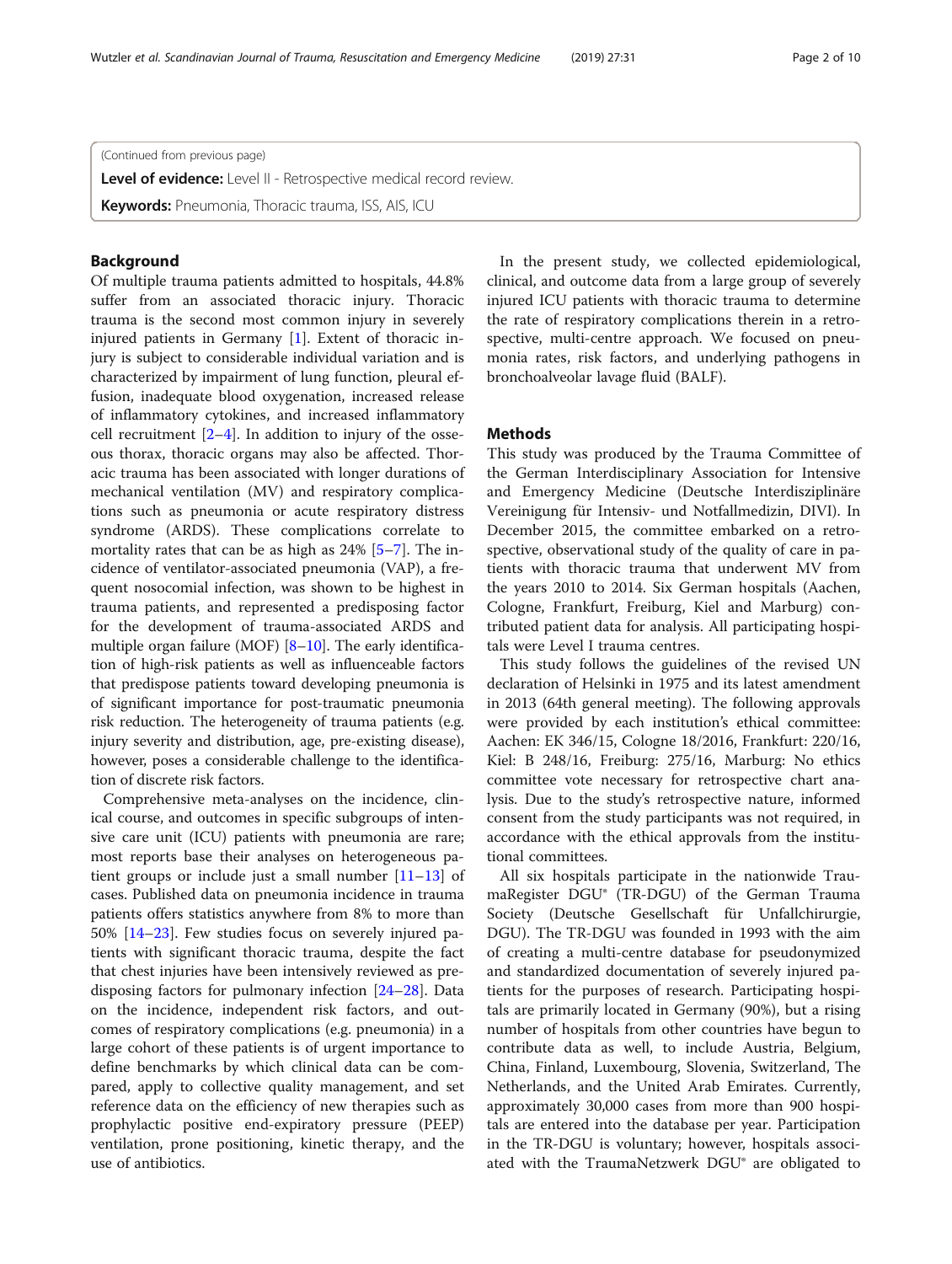enter at least one basic dataset for quality assurance purposes.

Data were collected prospectively over four consecutive time phases from site of injury until discharge from hospital, as follows: A) pre-hospital phase, B) emergency room and initial surgery, C) intensive care unit, and D) discharge. Documentation included detailed information on demographics, injury pattern, comorbidities, pre- and in-hospital management, course of care while in the intensive care unit, relevant laboratory findings (including data on transfusion), and clinical outcome for each individual. Inclusion criteria were: admission to hospital via emergency room with subsequent ICU/ICM care, or entrance to the hospital with vital signs and death prior to admission to the ICU.

Infrastructure for documentation and data management was provided by the Academy for Trauma Surgery (AUC – Akademie der Unfallchirurgie GmbH), a company affiliated with the German Trauma Society. Scientific leadership draws from the Committee on Emergency Medicine, Intensive Care, and Trauma Management (NIS Committee) of the German Trauma Society. Participating hospitals submitted pseudonymized data into a central database via web-based application. Scientific data analysis was approved according to a peer review procedure established by the NIS Committee.

While the TR-DGU has been used as database for numerous analyses and publications on severely injured patients [\[29](#page-8-0)], analyses are restricted to what has been uploaded by the institution, and documentation with regards to respiratory clinical course and complications is limited. For the purposes of this study, each individual hospital retrieved its own data from the database and added relevant information from clinical documentation systems. The study group chose to retroactively include all patients from the six study sites that fulfilled the following criteria:

- Age  $\geq$  18 years
- Primary admissions
- Abbreviated Injury Scale ( $\text{AIS}_{\text{thorax}}$ )  $\geq 3$
- Admitted between the years of 2010 and 2014
- ICU treatment ≥1 day

For these patients, data was retrieved from the TR-DGU by the hospitals involved in this study following approval from the participating hospitals and the TR-DGU. Data were complemented by a review of the patients' records from each hospital. Additional data were pseudonymized and added to the TR-DGU data as follows:

- Bronchoalveolar lavage (BAL) yes/no
- BAL positive yes/no, if yes, pathogen details
- Aspiration yes/no
- Tracheotomy yes/no
- MV in hours
- Re-intubation for respiratory needs yes/no
- Pneumonia yes/no (CPIS > 6 or as described below), if yes: VAP/hospital acquired pneumonia (HAP)/ other, and early vs. late onset
- CPIS (maximum)
- Discharge on MV yes/no
- Pulmonary comorbidities (predefined list), if yes: n
- Worst Horowitz Index value
- Highest PEEP
- In case of discharge on MV, worst Horovitz Index and highest PEEP as determined from the first 14 days of MV

Overall injury severity was calculated by the Injury Severity Score (ISS) as described by Baker et al. [\[30](#page-8-0)]. The Clinical Pulmonary Infection Score (CPIS) was used to assess the occurrence of pneumonia in ventilated patients [\[31](#page-8-0)]:

- $\bullet$  Body temperature (°C): 36.5–38.4 = 0 point; 38.5–  $38.9 = 1$  point; > 39.0 or  $\leq 2$  points
- White blood cell count (microscopy): 4000-11,000/  $mm<sup>3</sup> = 0$  point; < 4000/mm<sup>3</sup> or > 11,000/mm<sup>3</sup> = 1 point; either < 4000 or > 11,000/mm<sup>3</sup> plus band forms  $\geq 50\% = 2$  points
- Tracheal Secretions: None or scant = 0 point; tracheal secretion with less purulence = 1 point; abundant purulent secretion = 2 points.
- PaO<sub>2</sub>/FiO<sub>2</sub>: > 240, ARDS or pulmonary contusion = 0 point;  $\leq 240$  and no ARDS = 2 points
- Chest Radiograph: No infiltrate  $= 0$  point; diffuse (or patchy) infiltrate = 1 point; localized infiltrate = 1 point
- Progession in pulmonary infiltration:  $no = 0$  point; yes (after the exclusion of HF and ARDS) = 2 points
- Pathogenic bacteria in tracheal aspirate culture: no or few pathogenic bacteria = 0 point; moderate or high levels of pathogenic bacteria = 1 point; pathogenic bacteria to be seen in Gram staining = add 1 point

A total of > 6 pts. was accepted as pneumonia.

In non-ventilated patients, pneumonia was defined as the presence of new progressive infiltrate accompanied by at least two of the following symptoms:

- Purulent respiratory secretions
- Body temperature  $\geq 38$  °C or  $\leq 35$  °C
- Leucocytosis (white blood cell count of  $\geq$ 10,000/mm<sup>3</sup>) or leucopoenia (white blood cell count of ≤4500/mm<sup>3</sup>, or more than 15% immature neutrophils)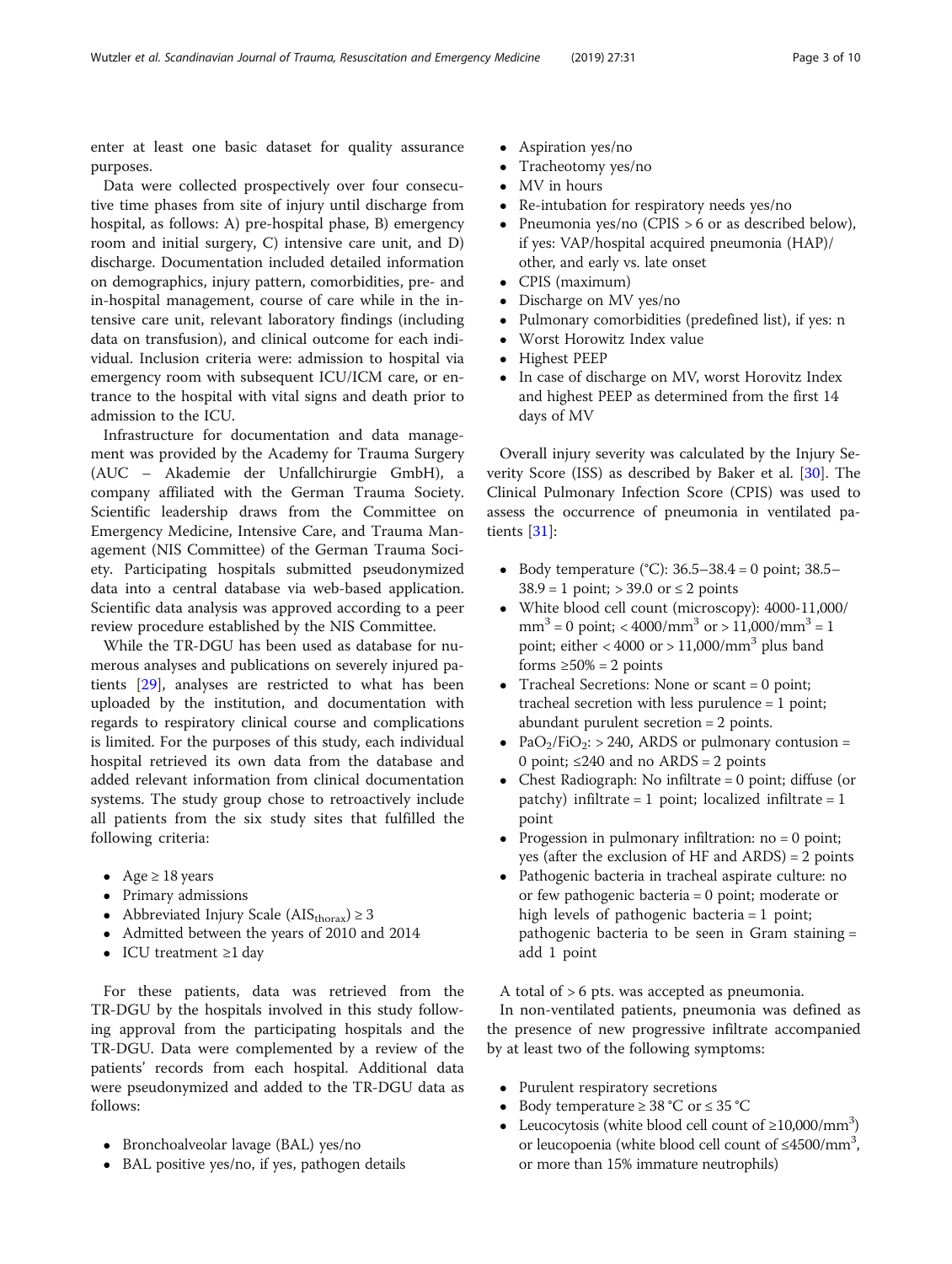Standard for numeric results of BAL was utilized following recommendations of the German Society of Hygiene and Microbiology [[32](#page-8-0)].

Continuous variables were compared using Student's t-test and categorical variables analysed using the Chi-square test. Results are presented as mean plus or minus standard deviation (SD) with a confidence interval (CI) of 95%. Analyses were performed with SPSS (Version 25.0, SPSS, Inc.) for Windows. A two-tailed  $p$ -value ≤0.05 was considered significant. The interpretation of results, however, should focus on clinically relevant differences rather than on significant p-values.

## Results

In total, 1162 patients from the six Level I trauma centres met the inclusion criteria during the 5 year observation period. Of these patients, 1119 (96.3%) presented with complete pneumonia occurrence datasets; these datasets were entered for analysis. Basic epidemiological and outcome data were analysed for the whole cohort. The majority of patients were male (76.2%) and suffered from thoracic trauma; mean age was 48.4 years (mean: 48.39, range: 18 to 94,  $SD \pm 18.65$ ). Basic demographic data are detailed in Table 1.

About one quarter of patients (308/1119, 27.5% [95% Cl, 24.9–30.1%]) fulfilled the criteria for a pneumonia diagnosis. Classification of the type of pneumonia was possible in 290 patients. In 24.5% of these cases, HAP (while not ventilated) was diagnosed, 42.1% were early-onset VAP (1–4 days of MV), and 33.4% were late-onset VAP (5 days or more). Table 2 compares epidemiological, clinical, and outcome data from patients with pneumonia versus patients without pneumonia. Patients with pneumonia were significantly more severely injured (mean ISS:  $32.6 \pm 12.8$  vs.  $25.4 \pm 11.8$ ,  $p < 0.001$ )

Table 1 Basic data of study collective, means given with SD and 95% CI, <sup>a</sup>complete data on pneumonia (96.3%), <sup>b</sup>median with 25th 75th percentile

| Basic data                                 |                           |
|--------------------------------------------|---------------------------|
| n                                          | 1162(1119 <sup>a</sup> )  |
| $ISS$ ( $pts$ .)                           | $27.5 \pm 12.6$           |
| RISC II mortality prognosis (%)            | 11.6                      |
| Hospital mortality (%)                     | $8.9(7.2 - 10.5)$         |
| <b>SMR</b>                                 | $0.764$ $(0.623 - 0.905)$ |
| $\overline{A}$ IS <sub>thorax</sub> (pts.) | $3.6 \pm 0.8$             |
| Male (%)                                   | 76.2 (73.8-78.7)          |
| Age (yrs.)                                 | $48.4 \pm 18.7$           |
| Penetrating trauma (%)                     | $3.6(2.5-4.6)$            |
| ICU (days)                                 | $10.5 + 12.7$             |
| GOS <sup>b</sup>                           | $4(4-5)$                  |

| Table 2 Comparison of patients with and without pneumonia,           |
|----------------------------------------------------------------------|
| means given with SD and 95% CI, <sup>a</sup> median with 25th – 75th |
| percentile                                                           |

|                                                 | No pneumonia           | Pneumonia         | $p$ value |
|-------------------------------------------------|------------------------|-------------------|-----------|
| Ν                                               | 811 (72.5%)            | 308 (27.5%)       |           |
| ISS (pts.)                                      | $25.4 + 11.8$          | $32.6 + 12.8$     | < 0.001   |
| RISC II mortality<br>prognosis (%)              | 8.8                    | 19.5%             | < 0.001   |
| Hospital mortality (%)                          | 7.9% (6.0-9.7)         | 10.1% (6.7-13.4)  | 0.30      |
| AlS <sub>head/neck</sub> (pts.)                 | $1.4 \pm 1.7$          | $2.3 \pm 1.9$     | < 0.001   |
| AlS <sub>thorax</sub> (pts.)                    | $3.5 \pm 0.7$          | $3.7 \pm 0.8$     | < 0.001   |
| AIS <sub>abdomen</sub> (pts.)                   | $0.9 \pm 1.4$          | $1.0 \pm 1.4$     | 0.88      |
| AIS <sub>extremities</sub> (pts.)               | $1.6 \pm 1.4$          | $2.0 \pm 1.4$     | < 0.001   |
| Male (%)                                        | 74.4 (71.3-77.4)       | 80.8 (76.4-85.2)  | 0.028     |
| Age (yrs.)                                      | $47.5 \pm 18.5$        | $51.3 \pm 18.9$   | 0.002     |
| Penetrating trauma (%)                          | $4.3(2.9-5.6)$         | $1.3(0.0-2.6)$    | 0.027     |
| LOS (days)                                      | $16.3 \pm 15.1$        | $29.1 \pm 19.4$   | < 0.001   |
| ICU (days)                                      | $6.3 \pm 8.1$          | $21.8 \pm 15.4$   | < 0.001   |
| Time on ventilation<br>(h, all)                 | $58.0 \pm 128.2$       | $346.0 \pm 306.7$ | < 0.001   |
| Time on ventilation<br>(h, ventilated patients) | $114.9 + 161.4$        | $368.9 \pm 303.1$ | < 0.001   |
| GOSª                                            | $5(4-5)$               | $4(3-5)$          | < 0.001   |
| <b>BAL (%)</b>                                  | $4.9(3.4 - 6.4)$       | 79.5 (75.0-84.1)  | < 0.001   |
| Aspiration (%)                                  | $3.3(2.1-4.6)$         | 21.1 (16.5-25.7)  | < 0.001   |
| Tracheotomy (%)                                 | $4.6(3.1 - 6.0)$       | 44.8 (39.3-50.4)  | < 0.001   |
| Reintubation (%)                                | $2.5(1.4-3.5)$         | 17.9 (13.6-22.1)  | < 0.001   |
| Discharge on<br>ventilation (%)                 | $2.2(1.2-3.2)$         | 17.3 (13.0-21.5)  | < 0.001   |
| Worst Horovitz Index                            | $282.9 \pm 135.7$      | $137.8 \pm 83.4$  | < 0.001   |
| <b>ECMO (%)</b>                                 | 0.4 $(0.0-0.8, n = 3)$ | $0.0 (n = 0)$     | 1.0       |

and older (mean age in years:  $51.3 \pm 18.9$  vs.  $47.5 \pm 8.5$ ,  $p = 0.002$ ). Length of ICU stay (mean in days:  $21.8 \pm 18.9$ 15.4 vs.  $6.3 \pm 8.1$ ,  $p < 0.001$ ) and duration of MV (mean in hours:  $368.9 \pm 303.1$  vs.  $114.9 \pm 161.4$ ,  $p < 0.001$ ) were significantly longer in the pneumonia group. Incidences of reintubation and tracheotomy were significantly higher in patients with pneumonia. In contrast, hospital mortality was only slightly higher in the pneumonia group (mean: 10.1%, 6.7 to 13.4 vs. 7.9%, 6.0 to 9.7,  $p = 0.3$ ).

> In the majority (79.5%) of patients with pneumonia (73.1% of VAP patients), a BAL for microbiological culture was performed. In 39 of these cases, microbiological cultures were negative. In the remaining 206 cases (84.1, 95% Cl 79.5–88.7%), cultures were positive for at least one pathogen (Table [3\)](#page-4-0), the most common single species of which was Staphylococcus aureus (18.1%), followed by various gram-negative bacteria. In 10.8% of these cases, Candida species were identified.

> Duration of MV was significantly correlated to pneumonia occurrence (Fig. [1\)](#page-4-0). The MV duration cut-off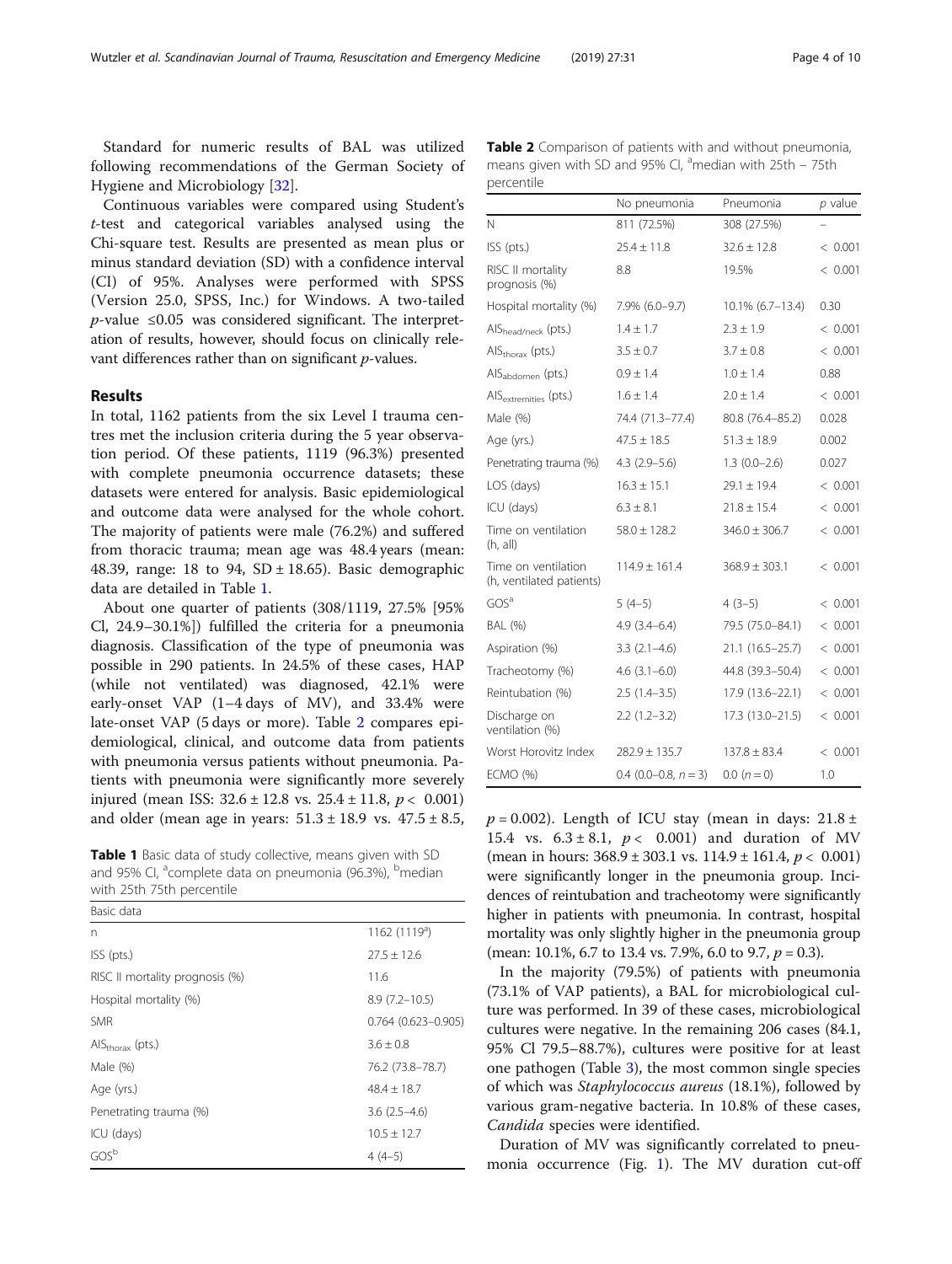| Name                  | n (%)      | Type          |
|-----------------------|------------|---------------|
| Enterobacter species  | 121 (36.4) | Gram-negative |
| Escherichia coli      | 46 (13.9)  |               |
| Klebsiella pneumonia  | 38 (11.5)  |               |
| Serratia species      | 14(4.2)    |               |
| Staphylococcus aureus | 60(18.1)   | Gram-positive |
| Candida species       | 36 (10.8)  | Fungus        |
| Haemophilus influenza | 29(8.7)    | Gram-negative |
| Pseudomonas species   | 22(6.6)    | Gram-negative |

<span id="page-4-0"></span>Table 3 Isolated Pathogens in Bronchoalveolar Lavages

Isolated pathogens in qualitative bronchoalveolar lavages from patients developing pneumonia during intensive care treatment; pathogens wit n < 10: Streptococcus, Enterococcus, Neisseria, Aspergillus, Anaerobic, Citrobacter, Proteus, Herpes, Acinetobacter, Morganella, Pneumococcus, Havnia

point that most accurately discriminated between patients who would and those who would not develop pneumonia during their hospital stay was 102 h.

Overall injury severity as indicated by the ISS also significantly correlated to pneumonia incidence. Significantly higher rates of pneumonia  $(n = 178)$  (95% CI 31.1–51.7%,  $p < 0.001$ ,  $r = 0.267$ ) were observed in patients with an ISS of at least 25 (Fig. [2](#page-5-0)).

Multivariate logistic regression analysis with pneumonia as the dichotomous dependent variable revealed that certain independent factors were significantly associated with development of pneumonia; these were sex, age, hours of MV, and aspiration event. Severity of thoracic trauma ( $\text{AIS}_{\text{thoray}}$ ), ISS, and presence of pulmonary comorbidities did not demonstrate a significant association with pneumonia occurrence (Table [4\)](#page-5-0).

## **Discussion**

This study analysed observational data on severely injured patients with thoracic trauma collected from six German Level I trauma centres. Only a handful of previous studies, each with small samples, have investigated the incidence of pneumonia in severely injured patients. With this study, we aimed to explore the incidence of pneumonia in the largest cohort of severely injured patients with thoracic trauma investigated thus far. Our main findings can be summarized as follows:

- a) Sex, age, duration of MV, and aspiration were all independent predictors for occurrence of pneumonia
- b) ISS, ICU stay, and reintubation and tracheotomy were each significantly associated with pneumonia.
- c) Pneumonia in and of itself did not result in significantly different mortality rates.
- d) The cut-off point past which the duration of MV was most likely to predict pneumonia was 102 h.

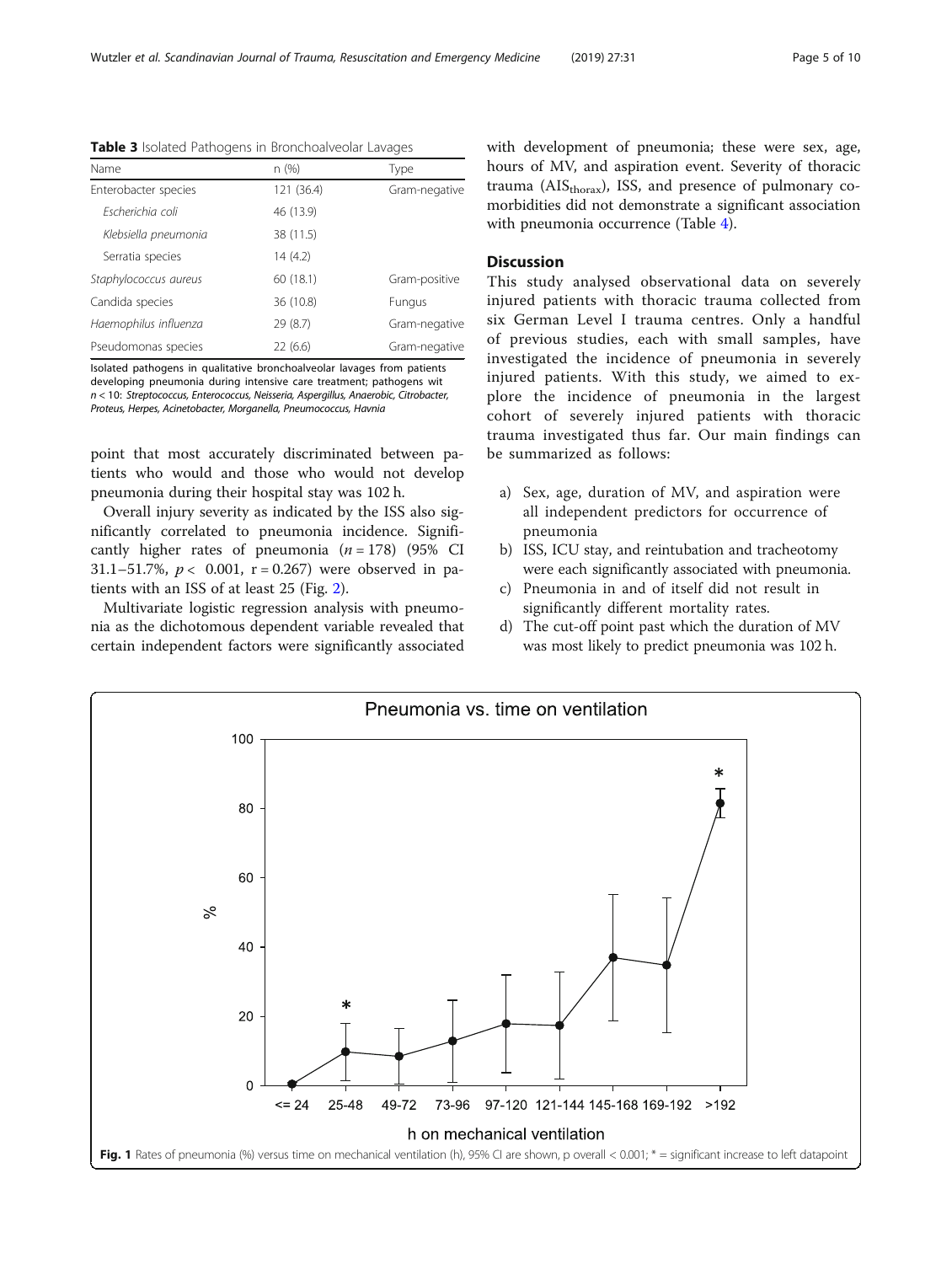<span id="page-5-0"></span>

Our study cohort yielded a similar distribution of basic epidemiological data, (mean age of about 48, approximately three-quarters male at 76%), as that found in the nationwide TR-DGU (mean age 51.2; 69% male) [\[1](#page-8-0)]. However, mean ISS was higher in our study as compared to the nationwide TR-DGU (27.5 vs. 18.4). This difference is likely due to the  $\text{AIS}_{\text{thorax}} \geq 3$  required for inclusion in our study, as severe thoracic trauma is known to be significantly associated with a higher ISS [\[33\]](#page-8-0). We consider our specific sample to be an important representative cohort for providing reference data for the occurrence of pneumonia in severely injured patients with thoracic trauma.

## Incidence of pneumonia

In our study, the overall incidence of pneumonia was 27.5%. In order to calculate the rate of VAP, we excluded hospital-acquired pneumonia (developed during non-

Table 4 Odds ratios for parameters that showed independent association with the occurrence of pneumonia in multivariate analysis; parameters without significant association were: ISS,  $AIS_{\text{thorax}} = 4$ ,  $AIS_{\text{thorax}} = 5$ , blunt/penetrating trauma mechanism, pulmonary comorbidities

| Variable<br>Odds ratio<br>95% CI                       |           |
|--------------------------------------------------------|-----------|
|                                                        | $p$ value |
| Aspiration<br>3.420-10.436<br>5.974                    | < 0.001   |
| Age (per year)<br>1.003-1.021<br>1.012                 | 0.012     |
| Mechanical ventilation (per h)<br>1.005-1.006<br>1.005 | < 0.001   |
| Female sex<br>$0.359 - 0.842$<br>0549                  | < 0.001   |

ventilation phases). This resulted in a VAP rate of 20.8%, which is in alignment with reports indicating that VAPs represent between 60 and 80% of nosocomial pneumonias [\[34,](#page-8-0) [35\]](#page-8-0).

Incidences of pneumonia in severely injured patients range from 8% to more than 50% in the literature [[14](#page-8-0)–[23\]](#page-8-0). Reports employing the specific inclusion criteria of the present study (severely injured patients with significant thoracic trauma) resulted in pneumonia rates between 13.2 and 45% [[16,](#page-8-0) [36\]](#page-8-0). Many factors could possibly explain this discrepancy; First, previous studies focusing on severely injured patients with thoracic trauma only included a small number of patients ( $n = 79$  and  $n = 223$ ), necessarily limiting the predictive power of the results. Second, a lack of standard diagnostic criteria and consensus surrounding the definition of pneumonia permeates medical practice; this can result in significant variations in reported rates, making it challenging to identify of high risk patients. Third, incidence reporting differed among different institutions (e.g. trauma service vs. infection control) as well as whether a clinical strategy or a bacteriologic strategy was employed for VAP diagnosis [\[19](#page-8-0), [20](#page-8-0), [23](#page-8-0)]. Fourth, demographic and clinical differences within trauma populations are an important consideration. In this context, significant differences in ISS (e.g.  $< 16$  vs  $> 35$  points) can have a considerable impact on the duration of MV as well as the incidence of pneumonia itself  $[16, 17]$  $[16, 17]$  $[16, 17]$  $[16, 17]$ . Lastly, therapeutic modalities can also affect the development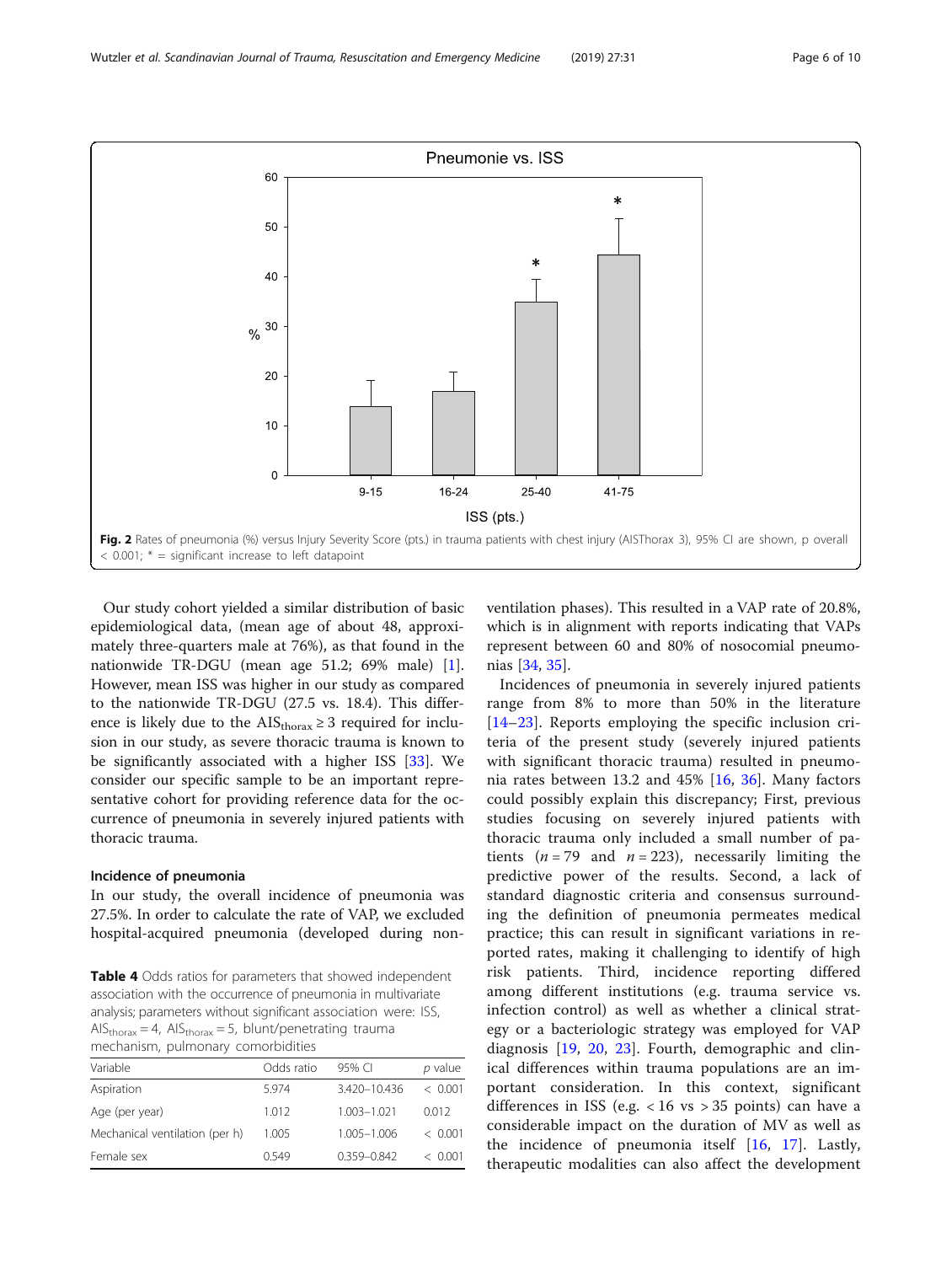and course of the pneumonia. In a single centre trial, effects of continuous lateral rotational therapy on patients undergoing post-traumatic courses of care were investigated [\[16](#page-8-0)]. Authors observed a reduction in MV duration and time spent in the ICU following this therapy. By the same token, they also reported a low incidence of VAP (13.2%). As rotational treatment was not routinely provided to patients examined in this and other studies [[23\]](#page-8-0), it could be inferred that this therapy might be associated with a lower VAP rate [\[20](#page-8-0), [36\]](#page-8-0). This is an interesting finding that deserves future research.

We believe the high number of patients and combined clinical-diagnostic and bacteriologic parameters for diagnosis of pneumonia and VAP in this investigation has yielded important data points with regards to the incidence thereof in severely injured patients with thoracic trauma.

#### Risk factors for occurrence of pneumonia

In our study, patients with pneumonia had a higher ISS, were older, and were more likely to be male. Pneumonia correlated to a two-fold decrease in Horowitz Index, a three-fold increase in time under MV, and a prolongation of ICU treatment and total length of stay (LOS). Patients with pulmonary infections were also more likely to have suffered an aspiration event and receive tracheotomy or reintubation. These aspects might contribute to the poorer clinical outcomes, measured by Glasgow Outcome Scale (GOS), observed in pneumonia patients in this study's cohort. Our epidemiologic data was in agreement with previous studies that included severely injured patients (regardless of thoracic trauma) that found higher age, higher ISS, lower Glasgow Coma Scale (GCS), and more severe head and extremity trauma (based on AIS) to be predispositions for pneumonia [[17,](#page-8-0) [18,](#page-8-0) [21\]](#page-8-0). In addition, a sex-related risk for post-traumatic infections in male patients has been well-established; beneficial effects of female hormones on the immune system have been suggested as a potential cause for this disparity between the sexes [[37](#page-9-0), [38](#page-9-0)]. With regards to clinical course, increased durations of MV as well as ICU stay and LOS in cases of post-traumatic pneumonia have also been reported [\[21,](#page-8-0) [22](#page-8-0)].

Among the factors discussed above, we identified aspiration, sex, age, and duration of MV as independent risk factors for the development of pneumonia. In summary, we found two influenceable risk factors for the occurrence of pneumonia: aspiration and duration of mechanical ventilation. The highest risk was observed for aspiration events (OR 5.97), which underscores data from other studies indicating aspiration as a common risk factor for the development of pneumonia [\[27](#page-8-0), [39](#page-9-0)]. The importance of age, sex, and duration of MV as independent risk factors for pneumonia have been emphasised for trauma patients in many reports, regardless of the presence of thoracic trauma [\[26,](#page-8-0) [40](#page-9-0)–[42\]](#page-9-0).

In our multivariate analysis, we did not observe the association between ISS and pneumonia reported by a majority of previous studies [\[15](#page-8-0), [21](#page-8-0), [24](#page-8-0), [27,](#page-8-0) [42,](#page-9-0) [43](#page-9-0)]. As other studies specified severe injuries to specific body regions ( $\text{AIS}_{\text{head}}$ ,  $\text{AIS}_{\text{check}}$ ,  $\text{AIS}_{\text{extremity}}$ ) as being independently associated with the development of pneumonia, we surmise that injury location rather than overall severity is of greater diagnostic importance [\[21](#page-8-0)]. Several studies have reported preclinical intubation as an independent risk factor for the development of pneumonia [[21](#page-8-0), [27,](#page-8-0) [28\]](#page-8-0). Due to parameters specific to the German health system, wherein first responders include physicians, almost all patients in our study were intubated at the scene of injury prior to admission to the hospital, rendering us unable to reliably report on the time point of intubation.

We found no significant effect of pneumonia on post-traumatic mortality, although Revised Injury Severity Classification Score II (RISC II) mortality prognoses were much higher for the pneumonia group. This could be because RISC II prognosis considers uncontrolled bleeding a major cause of death, as is more likely to occur in our study cohort of severely injured patients [[44\]](#page-9-0). Other studies have similarly found that pneumonia incidence did not influence the likelihood of post-traumatic mortality [\[10](#page-8-0), [21](#page-8-0), [26](#page-8-0), [45\]](#page-9-0). A study by Fahr et al. (2017) did demonstrate a trend wherein pneumonia incidence was correlated to that of mortality. Fahr's team contended that an increase in the number of pneumonia cases could partially explain the higher mortality rates observed in their study [[22](#page-8-0)]. Sharpe et al. (2014), however, identified pneumonia as an independent risk factor for mortality only in females, whereas another study identified pneumonia as an independent predictor of mortality only in less severely injured patients (mean ISS < 16) [[17,](#page-8-0) [41\]](#page-9-0). Similar results were reported by Gannon et al. (2004) for patients presenting with injuries of minor and moderate severity [[40](#page-9-0)]. It could therefore be cautiously assumed that pneumonia exerts relevant effects on mortality only in specific subgroups of trauma patients, particularly those without severe injuries as the impact of injury on mortality in patients with a minor to moderate ISS is usually low. It follows that the effect of post-traumatic complications (e.g. pneumonia) on mortality might be substantially more relevant in these patients. It is also worth pointing out that the number of patients in each of these studies is too small to make any overarching statements about pneumonia and mortality vis-à-vis these trauma subgroups. Such findings should instead be a jumping-off point for potential future comparative studies focusing on mortality as a potential end point.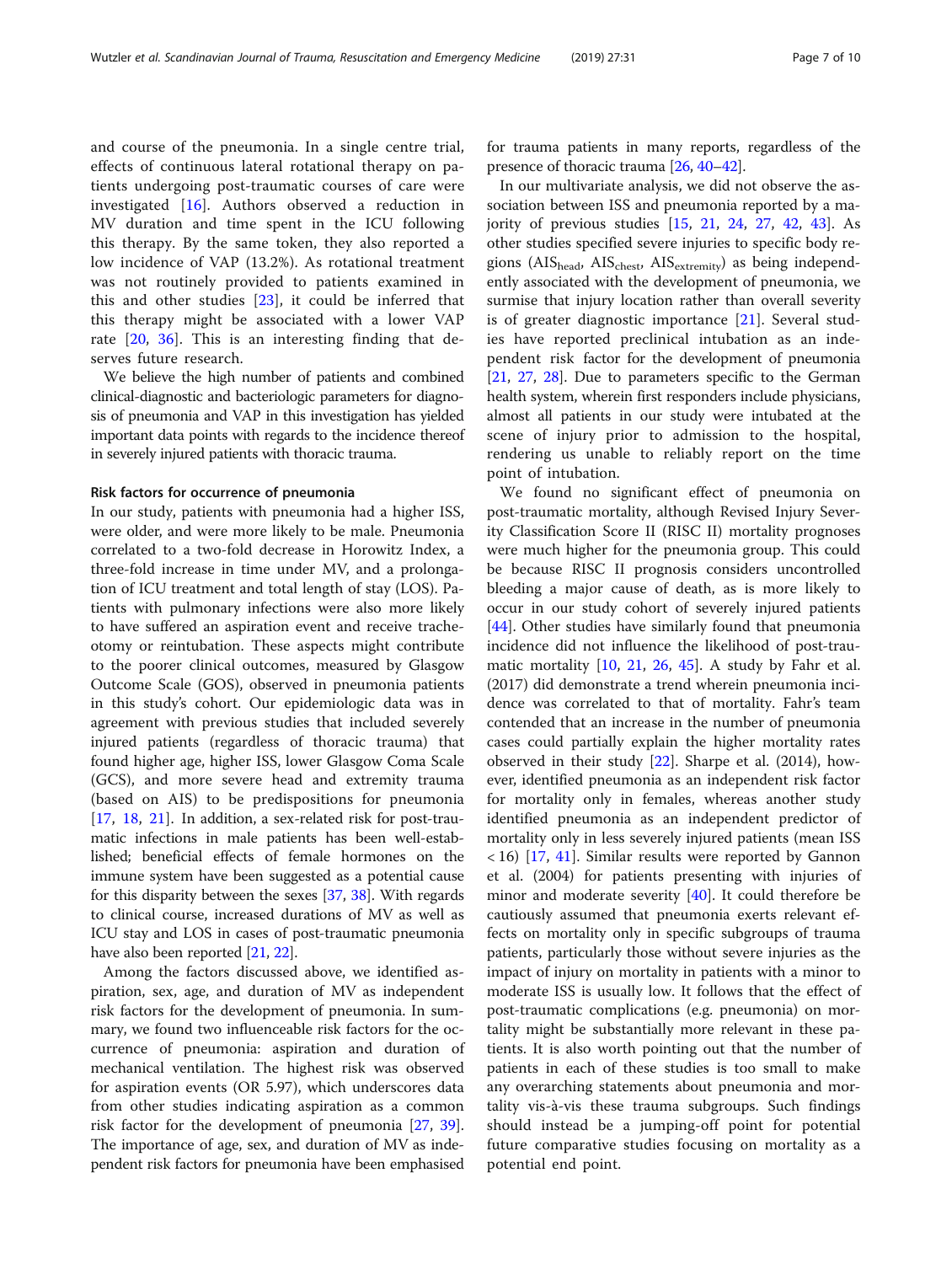## Pathogens in BAL

In  $>80\%$  of the patients in our study with pneumonia, diagnostic BAL was performed as recommended by national guidelines for nosocomial pneumonia [[46\]](#page-9-0). Pathogens were identified in 84.1% of all BAL procedures performed on this study's cohort. In a previous multicentre study, "EU-VAP/CAP," Koulenti et al. (2017) reported a similar detection rate [\[47](#page-9-0)]. The most common pathogens in our study were Enterobacteriaceae (36.4%) and Staphylococcus aureus (18.1%), similar to results from previous studies on severely injured patients with and without severe thoracic trauma [\[10](#page-8-0), [43](#page-9-0), [47,](#page-9-0) [48\]](#page-9-0). The high rate of gram-negative organisms (e.g. Enterobacteriaceae) is almost certainly associated with the high incidence of aspiration events in the development of pneumonia. The relevance of Staphylococcus aureus, particularly in patients with thoracic trauma, has been emphasized by Fahr et al. (2017) who found that subjects with contusions were more likely to grow methicillin-sensitive Staphylococcus aureus [\[36\]](#page-8-0). Polymicrobial infections presented in around one third of the cases (35.1%) in accordance with results from previous studies [\[47,](#page-9-0) [49\]](#page-9-0).

When interpreting the pathogen spectrum, the importance of geographical origin of the study population cannot be overstated. In this context, a study from Qatar identified Klebsiella pneumoniae and Hemophilus influenza as the microorganisms most commonly associated with post-traumatic pneumonia. In our study, however, these pathogens played but a minor role [[26\]](#page-8-0).

## Strengths and limitations

While the large cohort for this study enables certain important statements about this patient group, this study has some relevant limitations. Retrospective registry studies are restricted to initially documented data; some points of interest may not be precise enough for solid scientific analyses, e.g. the exact time points of BAL procedure, or presentation versus definitive diagnosis of pneumonia. Additionally, in consequence of a multicentre approach, some inconsistency in data collection is inevitable. Standardised scores (e.g. CPIS) and national guidelines were used to standardize data collection to the extent possible. Moreover, approximately 3.7% of all datasets were excluded due to missing data referring the occurrence of pneumonia. Although this might have influenced our results, we expect this bias to be of minor effect. As with any study of this nature, the data only supports association, rather than causation. Furthermore, the following diagnostic limitations need to be considered: A) initial chest X-ray might not have shown infiltrates apparent in the first 72 h, B) chronic changes on chest X-ray might have been misinterpreted as acute pneumonic infiltrates, C) presence of bacteria in sputum or endotracheal is known to be sensitive, but non-specific. This might have led to overtreatment and higher false positive rates.

Despite these limitations, this study presents a large cohort evaluating influenceable risk factors for the occurrence of pneumonia in severely injured patients with relevant thoracic trauma.

## Conclusions

This report is the first to characterise post-traumatic pneumonia and its impact on clinical course in a large cohort of severely injured patients with significant thoracic trauma. Identification of specific risk factors, details of clinical course, and most common triggering pathogens could help to better prevent, diagnose, and treat pulmonary infections in these patients. Further studies are needed to describe the incidence of pneumonia in specific subgroups of traumatized patients.

#### Abbreviations

AIS: Abbreviated Injury Scale; ARDS: Acute Respiratory Distress Syndrome; AUC: Academy for Trauma Surgery (AUC – Akademie der Unfallchirurgie GmbH); BAL(F): Bronchoalveolar lavage (fluid); CPIS: Clinical Pulmonary Infection Score; DGU: German Trauma Society (Deutsche Gesellschaft für Unfallchirurgie, DGU); DIVI: German Interdisciplinary Association for Intensive and Emergency Medicine (Deutsche Interdisziplinäre Vereinigung für Intensiv- und Notfallmedizin, DIVI); GCS: Glasgow Coma Scale; GOS: Glasgow Outcome Scale; HAP: Hospital-acquired Pneumonia; ICU: Intensive Care Unit; ISS: Injury Severity Score; LOS: Length of Stay; MOF: Multiple Organ Failure; MV: Mechanical Ventilation; OR: Odds Ratio; PEEP: Positive End-expiratory Pressure; RISC II: Revised Injury Severity Classification Score II; SD: Standard deviation; TR-DGU: TraumaRegister DGU®; VAP: Ventilator-associated Pneumonia

#### Acknowledgements

The article was proofread by Scribendi Inc.. 405 Riverview Drive, Suite 304, Chatham ON, Canada. Furthermore, the authors would like to thank the internal review of the TR-DGU for their substantial contribution.

#### Funding

None.

#### Availability of data and materials

Basic data are provided by the TraumaRegister DGU®. Data are available from the TraumaRegister DGU® for researchers who meet the criteria for access to confidential data.

The complete data sets used and/or analysed during the current study are available from the corresponding author on reasonable request.

#### Authors' contributions

SW, AS, IM, and FH designed the trial, provided statistical advice on study design and analysed the data. SW, AS, IM, HA, FMB and FH drafted the manuscript. FMB, SW, PS, TL, MF, HA, MM, MW, JB, MC, AS, IM, and FH performed data collection. FMB takes responsibility for the article as a whole. All authors contributed substantially to manuscript revision. All authors have read and approved the final manuscript for publication.

#### Ethics approval and consent to participate

Not applicable.

#### Consent for publication

The TR-DGU gave permission for publication. All authors read and approved the final manuscript and gave permission for publication.

#### Competing interests

The authors declare that they have no competing interests.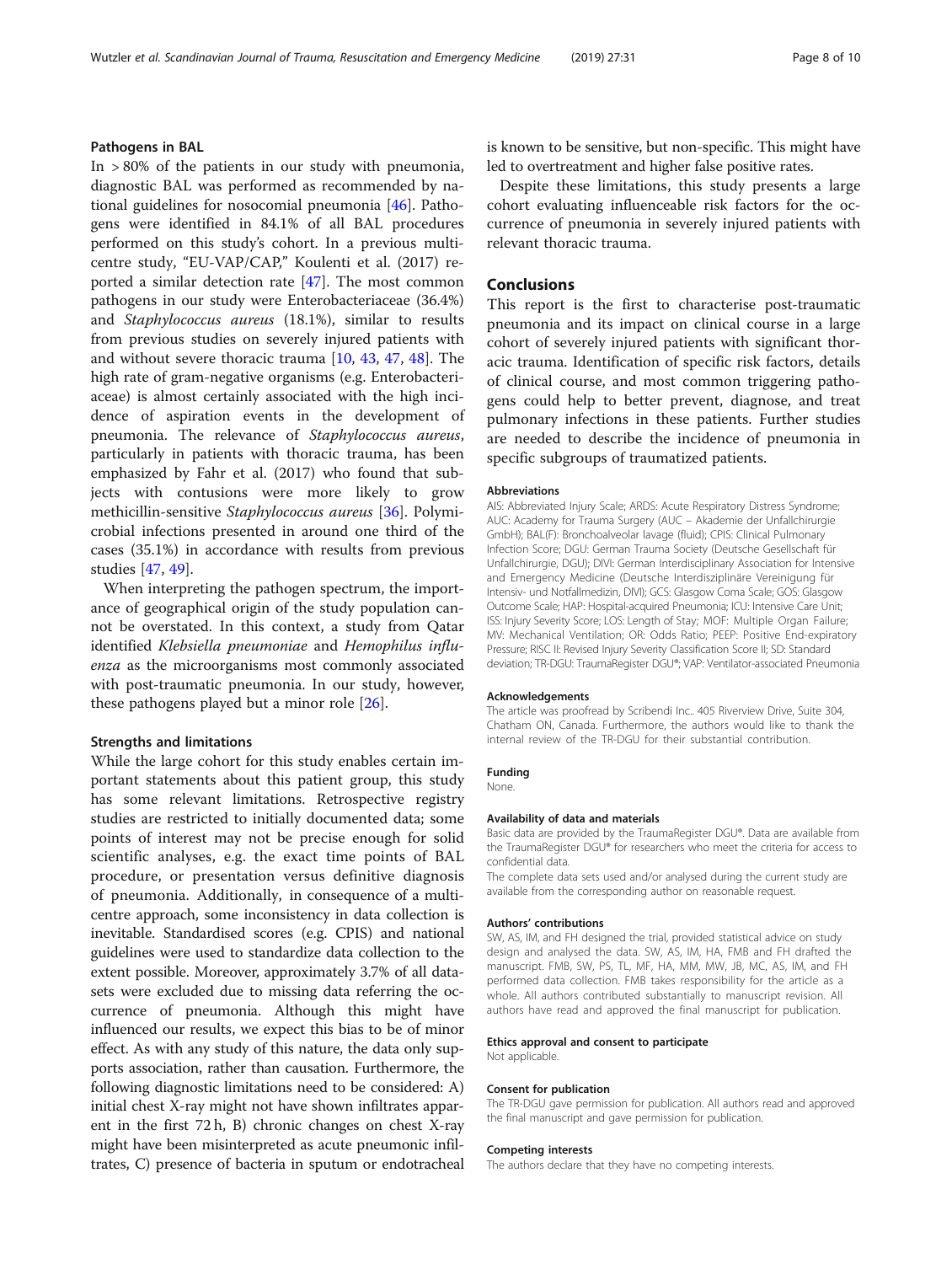## <span id="page-8-0"></span>Publisher's Note

Springer Nature remains neutral with regard to jurisdictional claims in published maps and institutional affiliations.

#### Author details

<sup>1</sup>Department of Trauma, Hand and Reconstructive Surgery, Hospital of the Johann Wolfgang Goethe-University, Theodor-Stern-Kai 7, D-60590 Frankfurt, Germany. <sup>2</sup>Department of Trauma and Reconstructive Surgery, University Hospital RWTH Aachen, Pauwelsstraße 30, D-52074 Aachen, Germany. <sup>3</sup>Department of Trauma, Hand and Reconstructive Surgery, University Hospital Marburg, Baldingerstraße, D-35043 Marburg, Germany. <sup>4</sup>Department of Trauma and Orthopaedic Surgery, Cologne-Merheim, Medical Centre (CMMC), Ostmerheimer Str. 200, D-51109 Köln, Germany. <sup>5</sup>Department of Trauma Surgery, University Hospital Schleswig-Holstein, Campus Kiel, 24105 Kiel, Germany. <sup>6</sup>Department of Orthopaedics and Trauma Surgery, Medical Centre Albert-Ludwings-University of Freiburg, Sir-Hans-A.-Krebs-Straße, D-79106 Freiburg, Germany.

## Received: 5 November 2018 Accepted: 28 February 2019 Published online: 14 March 2019

## References

- 1. DGU®: General annual report 2017. TraumaRegister DGU® 2017.<br>2. Batchinsky AL Weiss WB, Jordan BS, Dick EL Jr. Cancelada DA.
- 2. Batchinsky AI, Weiss WB, Jordan BS, Dick EJ Jr, Cancelada DA, Cancio LC. Ventilation-perfusion relationships following experimental pulmonary contusion. J Appl Physiol. 2007;103(3):895–902.
- 3. Raghavendran K, Davidson BA, Woytash JA, Helinski JD, Marschke CJ, Manderscheid PA, Notter RH, Knight PR. The evolution of isolated bilateral lung contusion from blunt chest trauma in rats: cellular and cytokine responses. Shock. 2005;24(2):132–8.
- 4. Machado-Aranda D, Suresh MV, Yu B, Dolgachev V, Hemmila MR, Raghavendran K. Alveolar macrophage depletion increases the severity of acute inflammation following nonlethal unilateral lung contusion in mice. J Trauma Acute Care Surg. 2014;76(4):982–90.
- 5. Huber S, Biberthaler P, Delhey P, Trentzsch H, Winter H, van Griensven M, Lefering R, Huber-Wagner S. Predictors of poor outcomes after significant chest trauma in multiply injured patients: a retrospective analysis from the German Trauma Registry (Trauma Register DGU(R)). Scandinavian journal of trauma, resuscitation and emergency medicine. 2014;22:52.
- 6. Stewart RM, Corneille MG. Common complications following thoracic trauma: their prevention and treatment. Semin Thorac Cardiovasc Surg. 2008;20(1):69–71.
- Rubenfeld GD, Caldwell E, Peabody E, Weaver J, Martin DP, Neff M, Stern EJ, Hudson LD. Incidence and outcomes of acute lung injury. N Engl J Med. 2005;353(16):1685–93.
- 8. Sauaia A, Moore FA, Moore EE. Postinjury inflammation and organ dysfunction. Crit Care Clin. 2017;33(1):167–91.
- 9. Sauaia A, Moore EE, Johnson JL, Chin TL, Banerjee A, Sperry JL, Maier RV, Burlew CC. Temporal trends of postinjury multiple-organ failure: still resource intensive, morbid, and lethal. J Trauma Acute Care Surg. 2014; 76(3):582–92 discussion 592-583.
- 10. Cook A, Norwood S, Berne J. Ventilator-associated pneumonia is more common and of less consequence in trauma patients compared with other critically ill patients. J Trauma. 2010;69(5):1083–91.
- 11. Haider T, Halat G, Heinz T, Hajdu S, Negrin LL. Thoracic trauma and acute respiratory distress syndrome in polytraumatized patients: a retrospective analysis. Minerva Anestesiol. 2017;83(10):1026–33.
- 12. Hildebrand F, Giannoudis PV, Griensven M, Zelle B, Ulmer B, Krettek C, Bellamy MC, Pape HC. Management of polytraumatized patients with associated blunt chest trauma: a comparison of two European countries. Injury. 2005;36(2):293–302.
- 13. Torres A, Niederman MS, Chastre J, et al. International ERS/ESICM/ESCMID/ ALAT guidelines for the management of hospital-acquired pneumonia and ventilator-associated pneumonia. Eur Respir J. 2017;50:1700582. [https://doi.](https://doi.org/10.1183/13993003.00582-2017) [org/10.1183/13993003.00582-2017](https://doi.org/10.1183/13993003.00582-2017).
- 14. Rubano JA, Paccione MF, Rutigliano DN, Vosswinkel JA, McCormack JE, Huang EC, Yang J, Shapiro MJ, Jawa RS. Outcomes following prolonged mechanical ventilation: analysis of a countywide trauma registry. J Trauma Acute Care Surg. 2015;78(2):289–94.
- 15. Mohr NM, Harland KK, Skeete D, Pearson K, Choi K. Duration of prehospital intubation is not a risk factor for development of early ventilator-associated pneumonia. J Crit Care. 2014;29(4):539–44.
- 16. Wutzler S, Sturm K, Lustenberger T, Wyen H, Zacharowksi K, Marzi I, Bingold T. Kinetic therapy in multiple trauma patients with severe thoracic trauma: a treatment option to reduce ventilator time and improve outcome. Eur J Trauma Emerg Surg. 2017;43(2):155–61.
- 17. Magnotti LJ, Croce MA, Fabian TC. Is ventilator-associated pneumonia in trauma patients an epiphenomenon or a cause of death? Surg Infect. 2004;5(3):237–42.
- 18. Piriyapatsom A, Lin H, Pirrone M, De Pascale G, Corona De Lapuerta J, Bittner EA, Schmidt UH, De Moya M, Berra L. Evaluation of the infection-related ventilator-associated events algorithm for ventilator-associated pneumonia surveillance in a trauma population. Respir Care. 2016;61(3):269–76.
- 19. Michetti CP, Fakhry SM, Ferguson PL, Cook A, Moore FO, Gross R. Ventilatorassociated pneumonia rates at major trauma centers compared with a national benchmark: a multi-institutional study of the AAST. J Trauma Acute Care Surg. 2012;72(5):1165–73.
- 20. Novosel TJ, Hodge LA, Weireter LJ, Britt RC, Collins JN, Reed SF, Britt LD. Ventilator-associated pneumonia: depends on your definition. Am Surg. 2012;78(8):851–4.
- 21. Eckert MJ, Davis KA, Reed RL 2nd, Santaniello JM, Poulakidas S, Esposito TJ, Luchette FA. Urgent airways after trauma: who gets pneumonia? J Trauma. 2004;57(4):750–5.
- 22. Fahr M, Jones G, O'Neal H, Duchesne J, Tatum D. Acute respiratory distress syndrome incidence, but not mortality, has decreased Nationwide: a National Trauma Data Bank Study. Am Surg. 2017;83(4):323–31.
- 23. Leonard KL, Borst GM, Davies SW, Coogan M, Waibel BH, Poulin NR, Bard MR, Goettler CE, Rinehart SM, Toschlog EA. Ventilator-associated pneumonia in trauma patients: different criteria, different rates. Surg Infect. 2016;17(3):363–8.
- 24. Croce MA, Brasel KJ, Coimbra R, Adams CA Jr, Miller PR, Pasquale MD, McDonald CS, Vuthipadadon S, Fabian TC, Tolley EA. National Trauma Institute prospective evaluation of the ventilator bundle in trauma patients: does it really work? J Trauma Acute Care Surg. 2013;74(2):354–60 discussion 360-352.
- 25. Evans HL, Warner K, Bulger EM, Sharar SR, Maier RV, Cuschieri J. Pre-hospital intubation factors and pneumonia in trauma patients. Surg Infect. 2011; 12(5):339–44.
- 26. Arumugam SK, Mudali I, Strandvik G, El-Menyar A, Al-Hassani A, Al-Thani H. Risk factors for ventilator-associated pneumonia in trauma patients: a descriptive analysis. World J Emerg Med. 2018;9(3):203–10.
- 27. Michelet P, Couret D, Bregeon F, Perrin G, D'Journo XB, Pequignot V, Vig V, Auffray JP. Early onset pneumonia in severe chest trauma: a risk factor analysis. J Trauma. 2010;68(2):395–400.
- 28. Mangram AJ, Sohn J, Zhou N, Hollingworth AK, Ali-Osman FR, Sucher JF, Moyer M, Dzandu JK. Trauma-associated pneumonia: time to redefine ventilator-associated pneumonia in trauma patients. Am J Surg. 2015;210(6): 1056–61 discussion 1061-1052.
- 29. DGU® T: Annual Report 2016 with patients admitted until end of 2015. 2016.
- 30. Baker SP, O'Neill B, Haddon W Jr, Long WB. The injury severity score: a method for describing patients with multiple injuries and evaluating emergency care. J Trauma. 1974;14(3):187–96.
- 31. Schurink CAM, Nieuwenhoven CAV, Jacobs JA, Rozenberg-Arska M, Joore HCA, Buskens E, Hoepelman AIM, Bonten MJM. Clinical pulmonary infection score for ventilator-associated pneumonia: accuracy and inter-observer variability. Intensive Care Med. 2004;30(2):217–24.
- 32. Mauch H: Infektionen der tiefen Atemwege Bd. 1, 2. Aufl. edn. München u. a.: Urban & Fischer; 2010.
- 33. Rau CS, Wu SC, Kuo PJ, Chen YC, Chien PC, Hsieh HY, Hsieh CH. Same Abbreviated Injury Scale Values May Be Associated with Different Risks to Mortality in Trauma Patients: A Cross-Sectional Retrospective Study Based on the Trauma Registry System in a Level I Trauma Center. Int J Environ Res Public Health. 2017;14(12):1552. [https://doi.org/10.3390/ijerph14121552.](https://doi.org/10.3390/ijerph14121552)
- 34. Niederman MS. Antibiotic treatment of hospital-acquired pneumonia: is it different from ventilator-associated pneumonia? Curr Opin Crit Care. 2018; 24(5):353–60.
- 35. American Thoracic Society IDSoA. Guidelines for the management of adults with hospital-acquired, ventilator-associated, and healthcare-associated pneumonia. Am J Respir Crit Care Med. 2005;171(4):388–416.
- 36. Dhar SM, Breite MD, Barnes SL, Quick JA. Pulmonary contusion in mechanically ventilated subjects after severe trauma. Respir Care. 2018; 63(8):950–4.